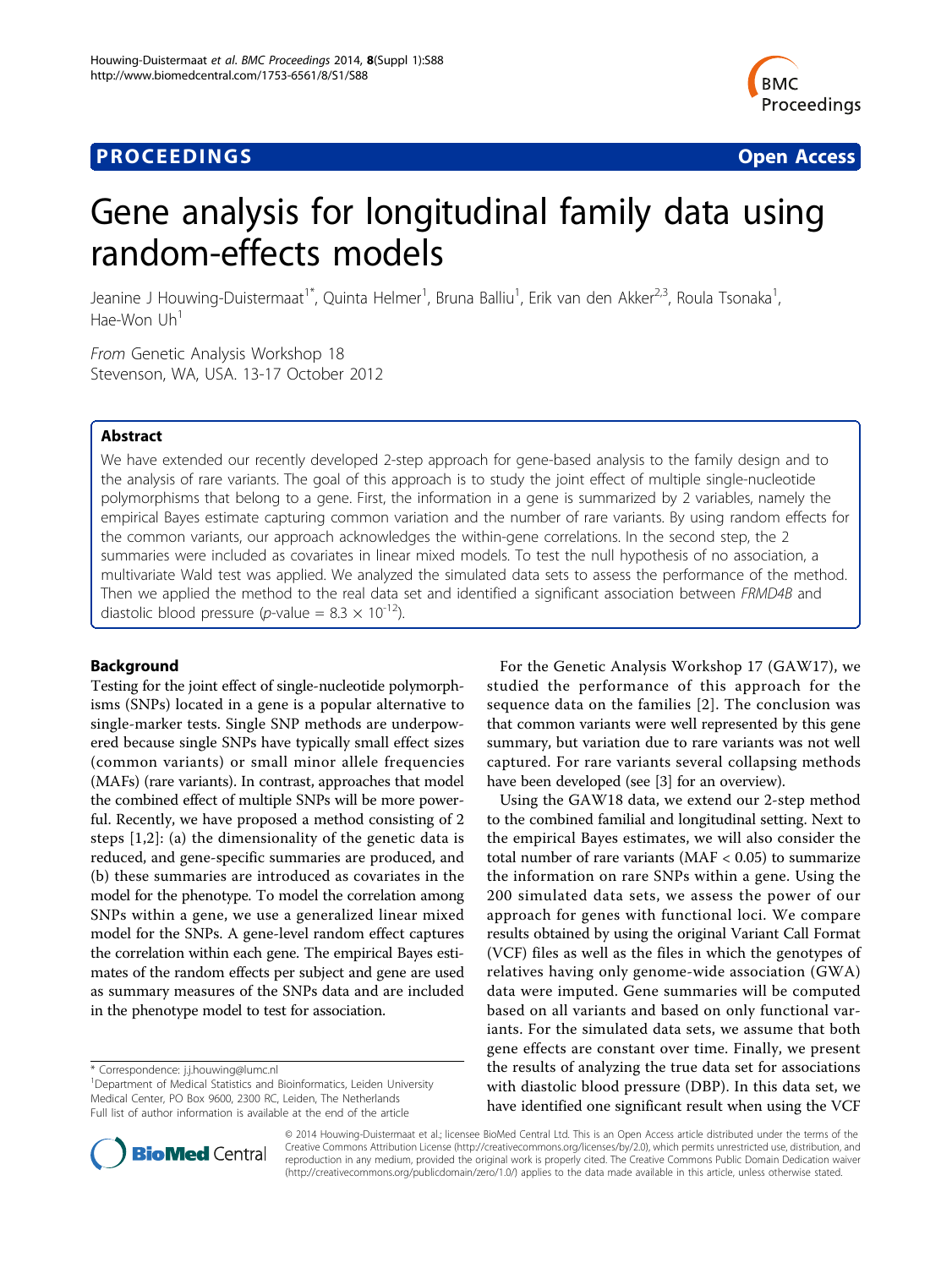files, assuming no interactions between gene summaries and time, and 2 borderline significant associated genes when we included an interaction between time and gene effects to allow gene effects to change over time. Because of the computational burden, we consider only chromosome 3.

# Methods

# Study sample

We considered data for 959 individuals from 20 families. Of these, 464 are directly sequenced individuals; for their family members, imputed WGS data based on the existing GWA framework were available. In this article, we restrict ourselves to genotypic data from chromosome 3. For each individual, we have information on age at examination and current tobacco smoking (yes = 1; no = 0) for up to 4 time points for real data and for up to 3 points for the simulated data. We analyzed the quantitative trait DBP. There are 1274 genes on chromosome 3. From these, 927 and 929 genes contain at least one rare variant for the imputed files and one for the VCF files. When restricting the analysis to functional variants, these numbers are 46 and 43, respectively. To extract genes, we used the R packages GenomicFeatures and RSQLite from Bioconductor. We used the tool ANNOVAR [[4\]](#page-4-0) with the UCSC Known Genes database [[5](#page-4-0)] to select the exonic SNPs and their predicted effect on the protein. If this effect is known and not synonymous (e.g., nonsynonymous, or stop codon introducing or removal), the SNP was considered functional. See Almasy et al [[6](#page-4-0)] for a more extended description of the data set.

# Model specification

Let  $y_{ijt}$  be the outcome variable for individual *j* from family *i* at time point *t*. For a specific gene *g*, let  $w_{ijgs}$  be the genotype at SNP s (s = 1,..., S). The genotype  $w_{ijgs}$  is coded 0, 1, or 2. For individual j of family i, let  $x_{ijt}$  be vectors with covariate values for the phenotypes (age and smoking status).

# Gene summaries

We assume that Hardy Weinberg equilibrium holds. We consider a random gene effect to model the correlation among SNPs within a gene. Let  $b_{jg}$  be the random gene effect of gene g for subject *j*. Given this random effect,  $w_{ijgs}$ the number of minor variants for SNP  $s$  in gene  $g$  is assumed to follow a binomial distribution with  $n = 2$  trails and probability  $\pi_{ijgs}$ . The probability  $\pi_{ijgs}$  is modeled as follows:

$$
\log \frac{\pi_{ijgs}}{1 - \pi_{ijgs}} = \alpha + b_{jg'}
$$
 (1)

where  $b_{jg}$  follows a normal distribution with zero mean and variances  $\sigma^2$ . For each individual and each

gene, the empirical Bayes estimate is given by  $e_{ijg} = b_{jg}$ . Intuitively, the value of the empirical Bayes estimate will increase with the number of variants a subject carries. These models are fitted using the package lme4 in R. Because rare variants are not well captured by the empirical Bayes estimates, we also consider the total number of rare variants  $s_{ijg}$  (MAF <0.05) as a second summary measure of the genetic information per subject.

# Phenotype model

Both the empirical Bayes estimates and the number of rare variants in a specific gene can be plugged into the models for the phenotypes to test for gene effects. To model the longitudinal quantitative trait DBP, we use the following linear mixed model for each gene g:

$$
Y_{ijt} = \mu + \beta x_{ijt} + \gamma_1 e b_{ijg} + \gamma_2 s_{ijg} + u_{ij} + e_{ijt}, \qquad (2)
$$

with  $s_{ijg}$  the number of rare variants within gene g,  $u_{ij}$ a normally distributed random family effect, and  $e_{ijt}$  a normally distributed residual with a  $T$  times  $T$  covariance matrix to model the correlation between repeated measurements within a person (unstructured covariance error term). Here  $T$  is the number of time points. The variance of the family effect  $u_{ij}$  is equal to variance  $\tau^2$ <br>and the correlation of  $u_{ii}$  ( $u_{i+1}$ ) within a family of and the correlation of  $u_i=(u_{i1}...u_{ini})$  within a family of size  $n_i$  is assumed to be equal to 2 times the kinship coefficient between the relatives (polygenic). Estimates of all model parameters including the  $T(T+1)/2$  parameters of the unstructured covariance matrix were obtained by maximizing the likelihood function using the optim function in R [[7](#page-4-0)]. Based on Model (2) we can test the null hypothesis of no gene effect, which is equivalent to testing the null hypothesis H<sub>0</sub>:  $\gamma_1 = \gamma_2 = 0$ . We used a multivariate Wald statistic with 2 degrees of freedom. In addition, to model time-dependent gene effects we added interaction terms between the gene effects (eb and s) and the time variable. The corresponding multivariate Wald tests for association of a gene (cross-sectional and over time) will have 2T degrees of freedom; *p*-values smaller than  $6 \times 10^{-5}$  were considered to be statistically significant (Bonferroni correction) while *p*-values smaller than  $10^{-4}$  were considered to be borderline significant.

# Results

# Power

The maximum power was achieved for MAP4 gene using the imputed files and restricting the analysis to functional variants (96.5% power for the 2 degrees of freedom test). For all variants based on imputed files the power for this gene was only 36.5%. For functional variants based on the VCF files the power was 72.5%.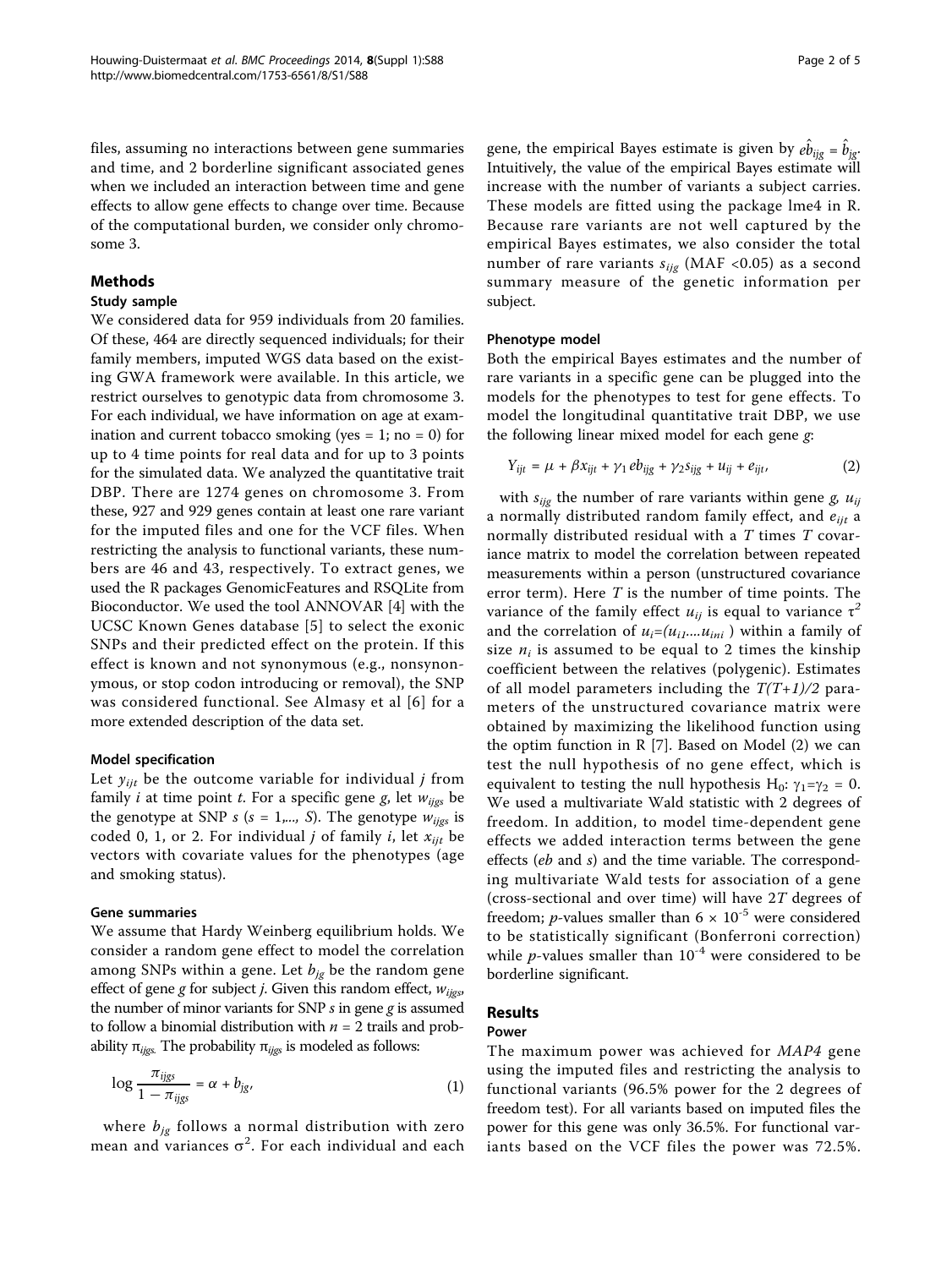Indeed, the total percentage of variance explained by the loci for MAP4 was largest among the genes at chromosome 3, namely 0.0648 of all associated genes.

To show the performance of our methods for various genetic effects, we also provide each gene with functional loci (Supplemental Table 1 of GAW18 answers) the percentage of data sets with a  $p$ -value smaller than 0.05 in Table 1. The results for the univariate Wald tests and the multivariate Wald tests are given. In addition to MAP4 gene, RYBP, ZBTB38, and GPR160 had in more than 10% of the data sets a  $p$ -value smaller than 5% for the multivariate test. For RYBP and GPR160, the sum of rare variants showed a better performance than the empirical Bayes estimate. Indeed, RYBP has 2 functional loci with MAFs less than 0.05, and GPR160 has one functional locus with a MAF less than 0.05. For ZBTB238 and MAP4, the empirical Bayes gene summary performed better. Gene ZBTB238 has 2 functional loci with MAFs less than 0.05. Because the effects are opposite, the sum score has no power. Gene MAP4 has 12 functional loci with MAFs less than 0.05. Seven of these loci carriers of the rare variant had a smaller DBP, and 5 loci carriers of the rare variant had a higher DBP than noncarriers.

Overall, the percentage of genes with a significant result at the 5% level appeared to be 7.1%.

# Analysis of real data set

For the real data set, we did not find any significant results when we used the imputed files. The smallest p-value was 0.002 for gene COX17. When using the VCF files, we identified a significant association between FRMD4B and DBP (p-value = 8.3  $\times$  10<sup>-12</sup>). The total number of variants in this gene was 2348; 1388 SNPs had MAFs smaller than 5%. The  $p$ -value for the empirical Bayes estimate was  $5.3 \times 10^{-6}$  and for the number of rare variants, 0.057. When using the imputed files, the p-value for this gene was only 0.32.

When we included an interaction term between the gene summaries and time, we identified 2 more genes showing borderline significance when using the VCF files. The genes are MUSTN1 and GTDC2 with p-values of 7.5  $\times$  10<sup>-5</sup> and 9.9  $\times$  10<sup>-5</sup>, respectively. For both genes, the association between the rare variants and DBP

Table 1 Power based on analysis of genes at chromosome 3 in simulated datasets.

| Gene        | Number of variants | % Variance of largest functional variant | Power of eb <sup>1</sup> | Power of $s^2$ | Power of combined <sup>3</sup> |
|-------------|--------------------|------------------------------------------|--------------------------|----------------|--------------------------------|
| PDCD6I      | 466                | 0.00040                                  | 0.0                      | 7.0            | 2.5                            |
| DNASE1L3    | 115                | 0.00014                                  | 2.0                      | 4.5            | 1.5                            |
| PTPLB       | 493                | 0.00002                                  | 3.5                      | 8.5            | 5.5                            |
| PAK2        | 409                | 0.00005                                  | 3.5                      | 0.6            | 4.0                            |
| FBLN2       | 687                | 0.00008                                  | 0.5                      | 3.0            | 0.5                            |
| <b>FLNB</b> | 956                | 0.00085                                  | 11.0                     | 5.0            | 7.0                            |
| VPS8        | 1042               | 0.00008                                  | $3.0\,$                  | 12.0           | 5.0                            |
| RYBP        | 347                | 0.00041                                  | 6.0                      | 21.0           | 15.5                           |
| ZBTB38      | 590                | 0.00031                                  | 51.0                     | 4.0            | 34.5                           |
| GPR160 2    | 44                 | 0.00020                                  | 3.0                      | 19.5           | 12.0                           |
| SERP1       | 18                 | 0.00002                                  | $0.0\,$                  | 5.0            | 1.5                            |
| SUMF1       | 747                | 0.00010                                  | $2.0\,$                  | 1.0            | 1.0                            |
| NMNAT3      | 559                | 0.00011                                  | 5.0                      | 5.5            | 6.5                            |
| ARF4        | 161                | 0.00004                                  | 1.5                      | 3.5            | 2.0                            |
| MAP4        | 894                | 0.01222                                  | 99.0                     | 30.5           | 97.0                           |
| MLH1        | 310                | 0.00007                                  | 2.5                      | 2.0            | 1.5                            |
| ARHGEF3     | 2223               | 0.00007                                  | 2.0                      | 5.0            | 3.0                            |
| PPP2R3A     | 1081               | 0.00025                                  | 0.5                      | 1.0            | 1.0                            |
| MUC13       | 203                | 0.00007                                  | 5.0                      | 0.5            | 3.0                            |
| RAD18       | 693                | 0.00003                                  | 3.0                      | 3.5            | 3.5                            |
| SEMA3F      | 134                | 0.00004                                  | 12.0                     | 7.5            | 6.5                            |
| <b>BTD</b>  | 291                | 0.00011                                  | 1.0                      | 2.5            | 1.0                            |
| ABTB1       | 48                 | 0.00053                                  | 3.5                      | 1.1            | 6.5                            |
| B4GALT4     | 217                | 0.00004                                  | $2.0\,$                  | 4.5            | 3.0                            |

The values represent the percentages of significant results at 5% level. Imputed data sets were used.

1 Empirical Bayes estimate  $H_0$ : $\gamma_1 = 0$ .

2 Number of rare variants  $H_0: \gamma_2 = 0$ .

3 H<sub>0</sub>: $v_1 = 0$  and  $v_2 = 0$ .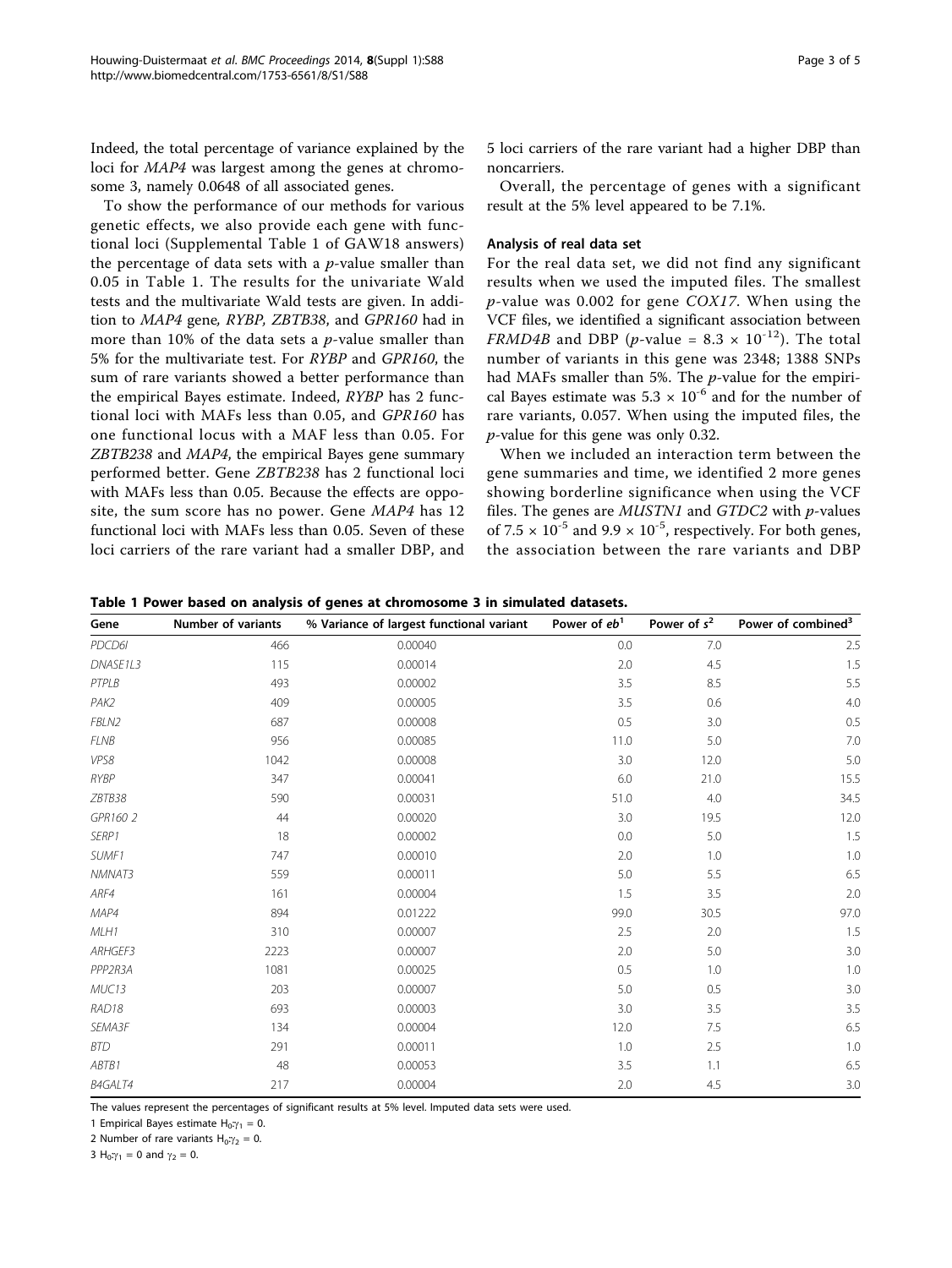appears to be largest (smallest  $p$ -values). For  $MUSTNI$ , the effect is most pronounced for the first time points; for GTDC2, the association is most significant for the last time points. The effect sizes are depicted in Figure 1. For GTDC2, the parameter estimates for the eb gene summary increase over time.

# **Discussion**

We used a 2-step procedure in which, first, the information in a gene is summarized by 2 variables, namely the empirical Bayes estimate capturing common variation and the number of rare variants. In the second step, these summaries are included as covariates in linear mixed models. Interactions such as time-gene summary can be included. The results of the analysis of real data showed that time-gene interactions may identify other genes. Another advantage is that this method can deal with missing data. An alternative method is generalized estimating equations (GEEs). However, existing R-modules do not allow for flexible correlation structures, resulting in a conservative approach when the working correlation does not agree with the true correlation structure. Moreover, whereas the GEE method assumes complete missing at random, mixed models are valid under the missing at random assumption.

Using the linear mixed model without an interaction effect between time and gene summaries for the real data set, we identified one significant gene when using the VCF file, FRMD4B. The association of this gene appears to be biologically sound. It has been found to be associated with heart failure [[8\]](#page-4-0). Using the real data

set, we did not find any association using the imputed data sets. Probably, the followed imputation procedure provided noise. In addition, 2 genes showed borderline significance when allowing the effect of the gene summaries to change over time.

With regard to the power of the method, the power was good only for MAP4. Restriction of the analysis to functional variants improved the performance considerably. This can be explained by the fact that in the simulation model, only the "functional" loci are associated. Note that for the real data, significant results were obtained only when all SNPs were used. This shows that restricting to functional variants may result in false negatives.

The empirical Bayes summary appeared to perform well. The sum of rare variants, however, does not perform well when variants have opposite effects. In addition, the sum score does not assign more weights to a variant that segregates within the family compared with a rare variant that occurs in several families. To include this information in testing for association of rare variants will require future research.

# Conclusions

The 2-step approach is a flexible method for performing a gene-based analysis: it can be used for any design and can model time-dependent effects in longitudinal designs. For this relatively small sample size, this approach was able to detect genes that explain 0.0648% of the variance (power of 97%). With regard to the real data set, the association between gene FRMD4B and DBP was significant  $(p = 8.3 \times 10^{-12}).$ 

#### Competing interests

The authors declare that they have no competing interests.

#### Authors' contributions

JJH-D developed the method, interpreted the results, and wrote the manuscript. QH analyzed the data and interpreted the results. BB participated in analysis of the data and interpretation of the results. EA developed the tools for efficient analysis of sequencing data sets and read the paper. HWU developed the statistical method, interpreted the results, and participated in writing the paper. RT developed the statistical methods and participated in writing the paper.

#### Acknowledgements

The research leading to these results has received funding from the European Union's Seventh Framework Programme (FP7-Health-F5-2012) under grant agreement n° 305280 (MIMOmics). The GAW is supported by National Institutes of Health (NIH) grant GM031575. The GAW18 whole genome sequence data were provided by the T2D-GENES (Type 2 Diabetes Genetic Exploration by Next-generation sequencing in Ethnic Samples) Consortium, which is supported by NIH grants U01 DK085524, U01 DK085584, U01 DK085501, U01 DK085526, and U01 DK085545. The other genetic and phenotypic data for GAW18 were provided by the San Antonio Family Heart Study and San Antonio Family Diabetes/Gallbladder Study, which are supported by NIH grants P01 HL045222, R01 DK047482, and R01 DK053889. The GAW is supported by NIH grant R01 GM031575. This article has been published as part of BMC Proceedings Volume 8 Supplement 1, 2014: Genetic Analysis Workshop 18. The full contents of the